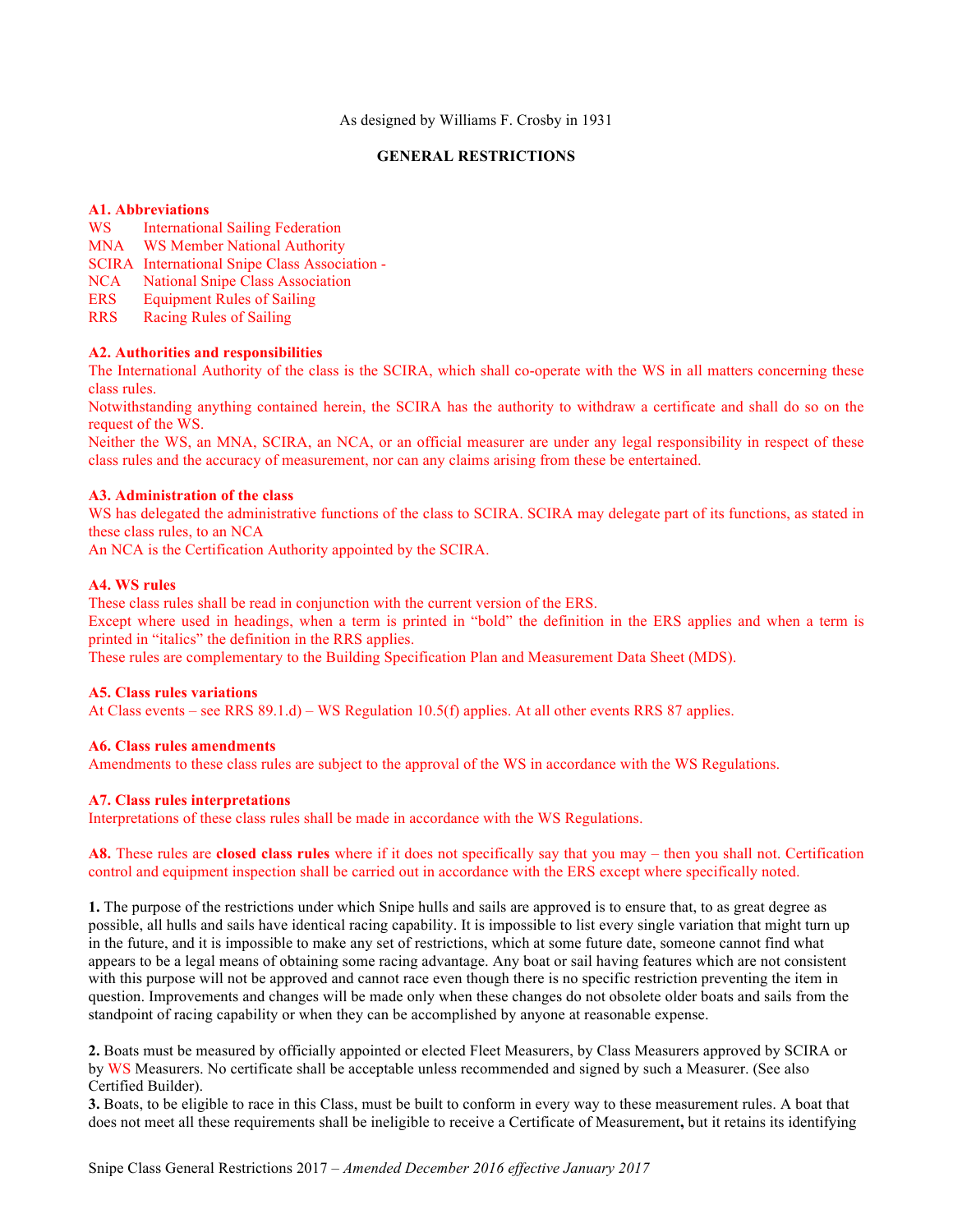number. Such boats cannot take part in any open or closed regattas whatsoever. The measurer must notify the Executive Director of any boats that cannot pass these requirements, giving the boat number, and the name and address of both the builder and owner.

# **4. Crew**

The **crew** shall consist of 2 persons. No **crew** shall be substituted during an event unless authorised by the Race Committee.

# **Hull**

**5.** (a) Mandatory

- (1) Hull shell
	- (2) Deck
	- (3) Daggerboard trunk
- (b) Optional
	- (1) Bulkheads
	- (2) Thwarts
	- (3) Gunwale Sheer Strakes
	- (4) Floorboards or self-bailing cockpit
	- (5) Bailers

**5.1** The **hull datum point** is the point 0 (intersection between the bow line prolongation and the deck plane actual stem head not projection of sheer line). The **hull datum point** shall be a physical point on the boat.

**Bare hull:** Assembled **hull** with the following fittings:  $\frac{1}{10}$  **forestay** attachment, **shrouds** attachment, mast step, gudgeons, bailers.

**5.2** Thickness of sides, transom, sides of daggerboard case and bottom:

Wood: density of 512 kg per cubic meter or greater, 13mm minimum. Density of less than 512 kg per cubic meter, 19mm minimum.

Plywood: 10mm minimum.

Plywood and fiberglass: 10mm minimum plus fiberglass.

**6.** Keel width 102mm plus or minus 3mm on flat under surface from stern to station 2 and minimum 51mm wide at station 1.

**7.** Stem must be a smooth curve and it must follow the table of stem offsets shown on drawing.

**8.** Maximum chine radius is 19mm at station 1, tapering to 3mm at station 2, and is 3mm from there aft.

**9.** Maximum lack of flatness aft of station 1 in any cross section is 3mm per each 305mm of distance over which the lack of flatness is being checked (i.e. distance 305 mm = 3mm, distance 456 mm = 4.5 mm, distance 610 m = 6 mm of lack of flatness).

# **Deck**

**10.** Thickness: Plywood: 6mm minimum. Exterior grade maybe used.

**11.** Forward deck must extend the full width of the boat to a point at least 1842mm (72 1/2") aft of the stem.

**11.1** Afterdeck minimum 457 mm (18") in length.

**11.2** Maximum crown of deck 127 mm (5").

**11.3** The top of the spray boards must be minimum 51 mm (2") vertically above deck for minimum of 610 mm (2') on either side of the centerline straight line excluding curvature at deck level.

**11.4** Maximum projection of deck or sheer molding beyond **sheerline** is 32 mm (1 1/4") in a horizontal plane, level with the **sheer**.

**11.5** The hole in the deck where the **mast** goes through the deck (partners) shall have a maximum size of 76mm (3") athwartship by 254mm (10") fore and aft. The front side of the hole shall not be less than 1494mm (58 7/8 ") aft of the stem**\***.

# **Cockpit**

**12.** Maximum width: 1016 mm. If the deck alongside the cockpit curves down on a radius, the maximum width shall be checked at the intersection of the deck with a plane 51 mm below the sheer. Cockpit corners may be square or rounded to any desired radius.

Snipe Class General Restrictions 2017 – *Amended December 2016 effective January 2017*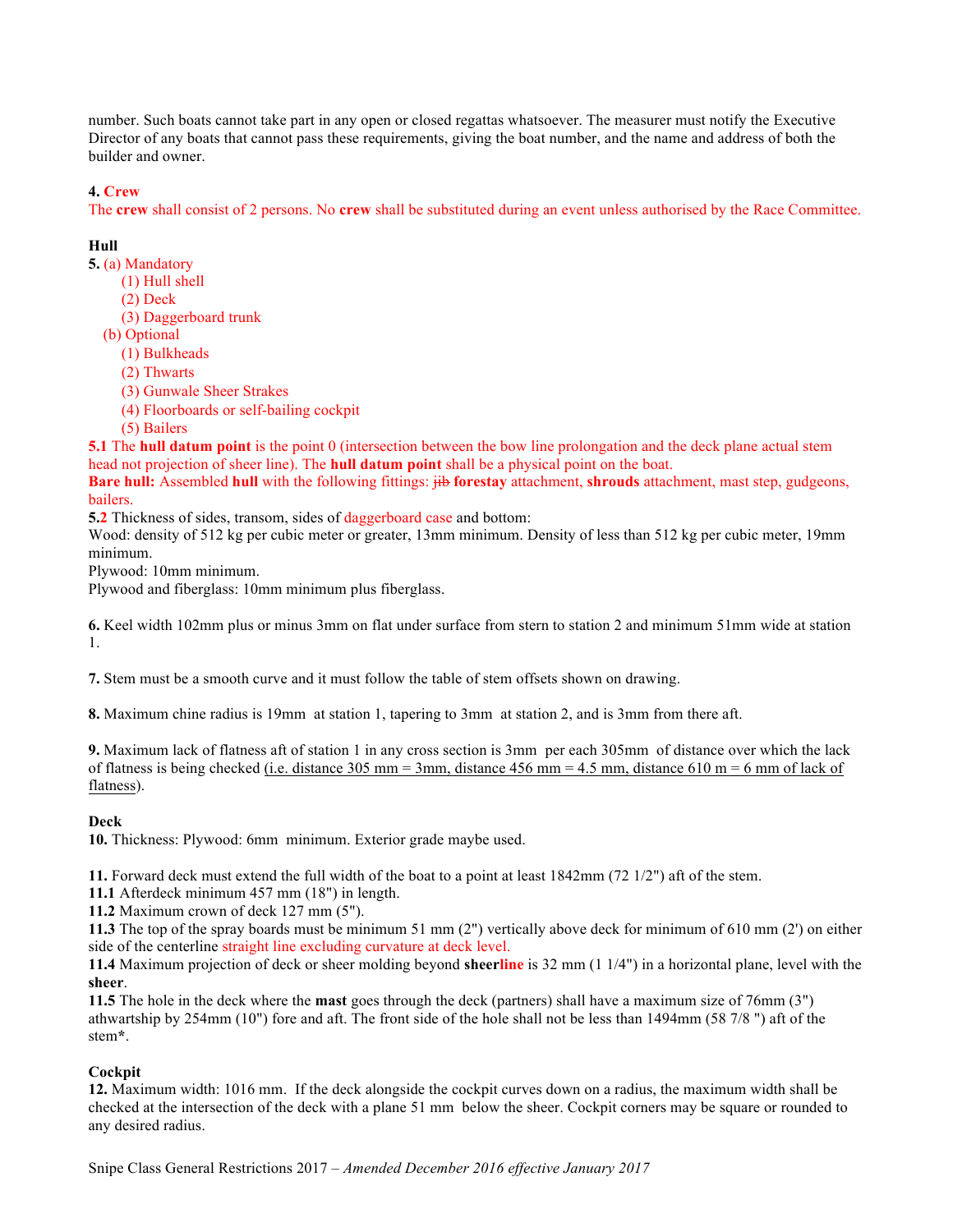#### **Construction of Fiberglass Boats**

**13.** Only professional boat builders certified by SCIRA can make fiberglass Snipe hulls (See Certified Builder Rule) Effective January 1, 1965, the construction of fiberglass hulls has been allowed under the same tolerances as approved by the International Sailing Authority and now in effect for wood hulls. The loft lines do not show any sheer molding. Part or all of a sheer molding may be molded with hull. Each builder's method of construction of fiberglass boats must be approved by the Rules Committee.

The thickness of the hull must be uniform except where reinforced locally such as at keel, the chine, the stem, the mast step, and where the stay anchorages and rudder gudgeons are attached. Increased thickness due to incorporation of flotation material in either the sides or bottom of the hull is not a violation of this requirement. If desired, the floorboards may bonded directly to the bottom on the boat, omitting supports. A fiberglass and foam sandwich floor structure may be used. Wood and plywood are acceptable local reinforcements.

**13.1.** All professionally built boats must be measured before leaving the factory by a measurer satisfactory to the builder and the National Secretary. Boats not so measured are prohibited from competition at regattas above the local level until measurement is complete. Complete measurement includes a Moment of Inertia test.

Materials: fiberglass cloth, woven roving or mat may be used, with either polyester or epoxy resins. Glass content must be at least 30% by weight.

Deck: The deck may be plywood or it may be fiberglass. . Decks made entirely out of fiberglass may use any allowed sandwich construction.

Flotation: 0.184 cu.m. ) of Styrofoam, Urethane foam, or equivalent, having a density of 40 kg cu.m. maximum must be built into the **hull**. Balsa wood or foam enclosed in resin-impregnated fiberglass cloth is considered equivalent. Supposedly airtight compartments are not considered adequate.

### **Construction of Plywood Hulls**

**14.** Bottom and Sides: The weight of the plywood used must be at least 5.65 kg per square meter ). If 10mm material is used throughout, fiberglass or other covering material may be used to bring the hull up to a minimum weight. Flotation: 0.085 cu.m. of foam must be installed in the **hull**.

#### **Flotation**

**15.** All boats shall comply with the following flotation requirement: when the boat has been capsized and has remained in any position long enough to take in as much water as possible in high wave conditions, it shall, upon being righted, float so that the lowest point around the cockpit edge where water might enter the boat is at least 152mm above the water when the boat is supporting 136 kgs This may be accomplished by means of tank, flotation bags, selfbailing cockpits, increased low density floatation material, or other suitable means. Holes with maximum 645.2 sq.cm. may be made in the transom to facilitate drainage. Where transom drains are used to comply with this rule they should have a minimum of 290.3 sq.cm. total**.**

For boats built before Jan. 1, 2001 meeting the requirements of this rule, the daggerboard case may have a minimum height of 310 mm above the outside of the keel if the boat, after capsizing and being righted, floats high enough so that water will flow out of the case; otherwise, the case shall be 51mm above the water level in the boat after capsizing and being righted.

### **Moment of Inertia Test**

**16.** All **bare hulls**, as defined in paragraph 5.1 (**bare hull**), must be subject to the moment of inertia test (for a full description of method, see Supplement to Measurement Data Sheet for Moment of Inertia Test). The moment of inertia of the hull is calculated from the following formula:

$$
I = \frac{CD^2T^2}{4\pi^2}
$$

Where:  $I =$  Moment of Inertia

 $C =$  Spring constant, kg. per m.

 $D = Distance to axis, m$ 

 $T =$ Time of one complete oscillation, seconds

 $p = 3.1416$ 

For our purpose,  $D = 2.6257$ m.

The spring constant will be furnished with springs from SCIRA. The spring attachment shall follow the dimensions showed in the Supplement for the Moment of Inertia test. The maximum weight of the attachment shall be 350 gr excluding the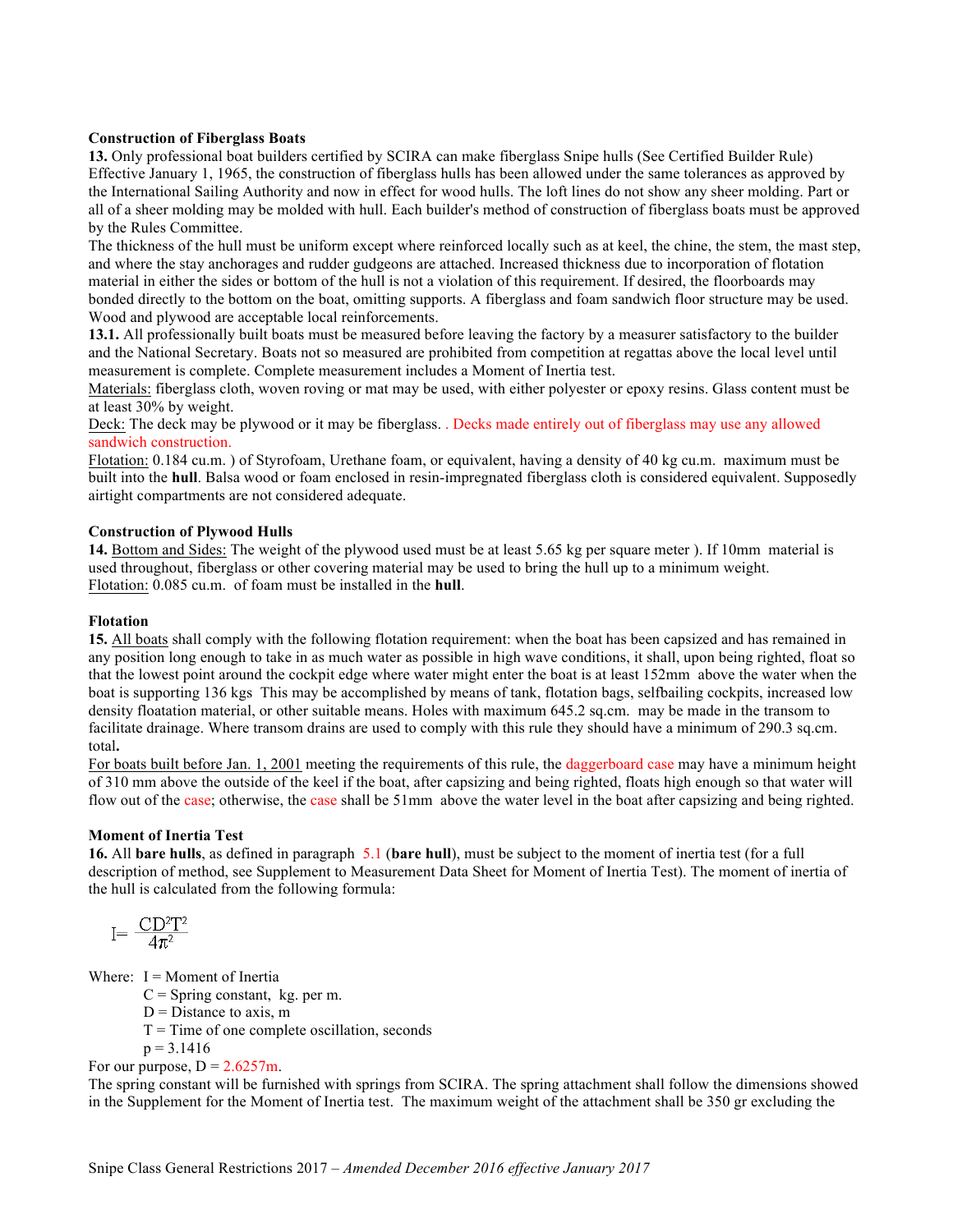springs only; if desired, ballast **corrector weights** shall be added to the aftermost part of the attachment to reach the maximum weight.

We can now simplify the formula to:

$$
I = \frac{2.6257 \text{ m}^2 \text{CT}^2}{4 \times 3.1416^2} = 0.1746 \text{ CT}^2
$$

The minimum moment of inertia of the hull as determined from above formula shall be:

27.6 (metric slug meters squared)

If the hull moment of inertia dos not meet the minimum, weight shall be moved to or added to the ends to bring it up to the minimum.

#### **Hull appendages**

#### **17**. **Hull appendages** shall comply with the class rules in force at the time of certification. **Daggerboard**

**17.1** Verify dimensions with drawing, no other shape permitted. Maximum radius of bottom corners 13mm. Daggerboard shall be made of any hard aluminium alloy. 6061T6 or its equivalent is recommended. The thickness of daggerboard shall be 10mm +/-0,5. There shall be no inserts or other means of changing the distribution of the weight. Boards must be uniform thickness except within 25mm of edges, which may be tapered off. The daggerboard widths have an allowance of +/-3mm. Daggerboards may be cut out for lightness (see drawing). The handle of the daggerboard shall be installed in such a manner that the aft edge of the daggerboard is perpendicular to the base line when the daggerboard is completely down, and the daggerboard shall not extend more then 851mm below the keel. The 851mm point shall be marked at aft edge on starboard side by a center punch.

**17.2** Daggerboard case: Slot in daggerboard case maximum 546mm long and no more than 13mm in width if in fiberglass or 14mm if in wood or plywood. The aft edge of the daggerboard case shall be perpendicular to base line. Forward edge of daggerboard case shall either be perpendicular or slope forward 6mm maximum at the top of the case. If seals are used on the daggerboard case, they shall be used at the top of the case only. Any type of seals may be used.

For all boats built after Jan. 1, 2001: the aft end of the daggerboard case must be  $310 \text{mm}$ ,  $-0 + 3 \text{mm}$  from the outside of the hull to the top of the case. The top of daggerboard case shall be parallel to baseline\*.

#### **Exception to Applicability of Prior Rules (#17)**

The new daggerboard shape and thickness must be used after January 1, 1976 on all boats in s any regatta. Those existing boats which cannot use a 10mm thick board because of daggerboard case slot width shall use a 8mm thick board of the new shape. The length of the daggerboard case slot shall be 546mm maximum.

**18.** The daggerboard must be restricted while racing in such a manner that no point of the bottom edge extends less than 305mm below the keel. To permit checking the position of the daggerboard while racing a band of min 25mm wide and 250mm long shall be painted on each side of the daggerboard. The top of the band being even with the surface of the deck at the centerline of the boat while the board is raised on this maximum height. The daggerboard shall be attached to the hull with a non-adjustable single line at all times while racing (unless for a short period for cleaning garbage or seaweed). The safety line shall be fixed in any part of the daggerboard case and fastened with a shackle above the line connecting the lower part of the stoppers on the daggerboard. The maximum length of this safety line including the necessary fittings shall be 600mm from the top of the daggerboard case to the inner part of the shackle pin. The retaining system shall either consist of a flipping tablet or/and a hook and cutouts on the daggerboard and shall permit the crew to extend the board completely when the boat is capsized without swimming under the boat. Only one board may be used during a regatta unless irreparable damage has occurred. Stripes of any material except carbon or exotic materials may be added on the daggerboard blade or inside the daggerboard case to limit the side movement of the daggerboard.

#### **Rudder**

**19.** . The **rudder** blade can be made of a combination of the following materials: Wood, Fiberglass or fiberglass and foam. The tiller can be made of the combination of the following materials: Wood, Aluminium alloy, fiberglass. Only one **rudder** may be used during a regatta unless irreparable damage has occurred.

**19.1** The **rudder** datum point is the intersection between the leading edge of the rudder blade and the front edge of the rudder above the water line.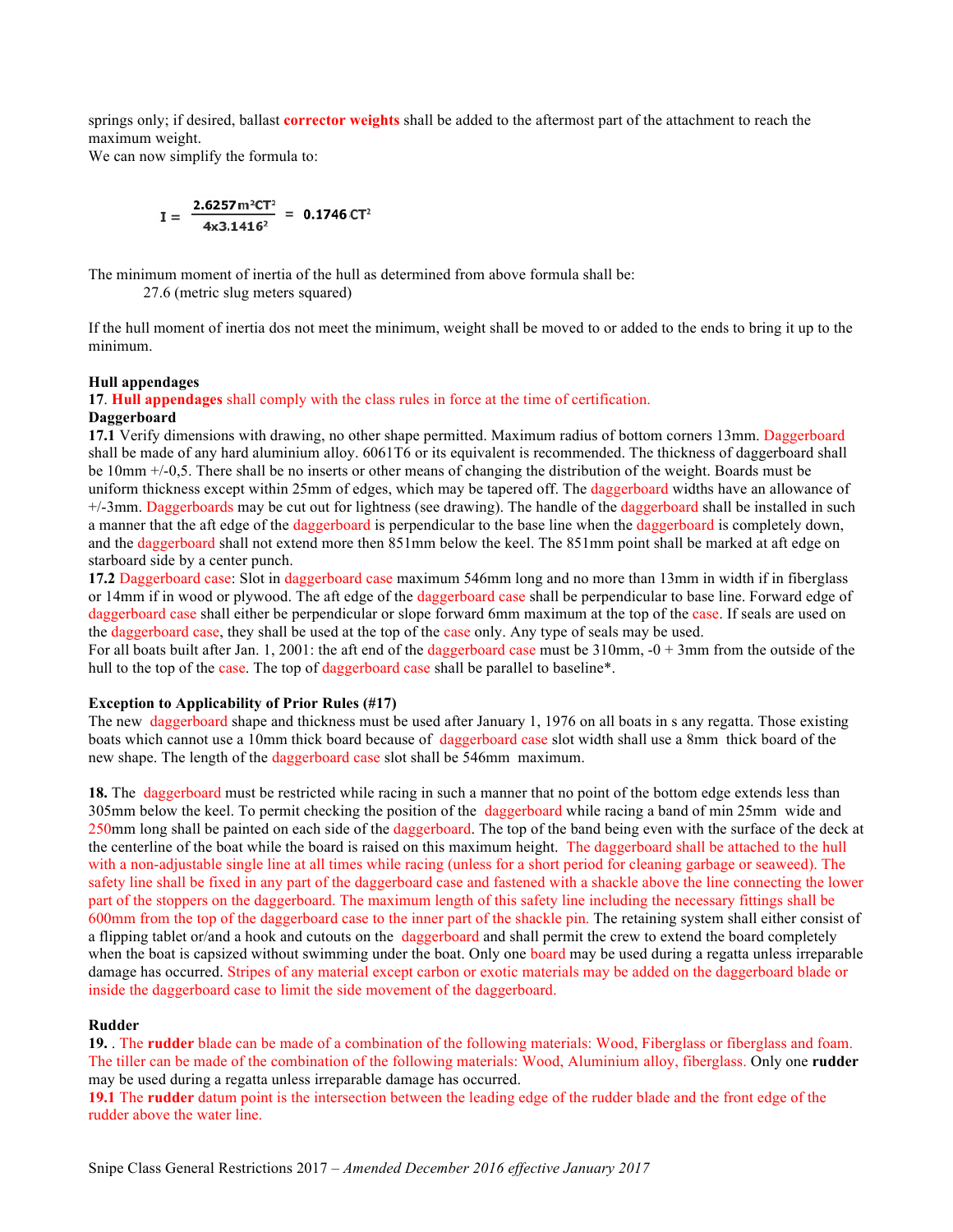**20.** The **rudder** thickness above and below the water line, excluding the tiller attachment area, shall be 19mm (3/4") minimum and 38mm maximum.

**21.** The width of the blade below the water line shall be 260mm maximum and 254mm minimum. This measurement is taken across the rudder approximately at right angles to its leading edge.

**22.** The minimum weight of the **rudder** including pintles shall be 2.72 kgs Weight of no more than 450g. (for rudders built before December 31<sup>st</sup>, 2011) or weight of no more than 250 gr (for rudders built after January 1<sup>st</sup> 2012) may be permanently attached to a **rudder** to reach the minimum weight.

**23.** In races where it's considered appropriate for local conditions to use pivoting **rudders**, the organizing club must request the permission to SCIRA for their use. Pivoting **rudders** shall not be allowed in any regatta using the SCIRA Rules of Conducting National and International Championship Regattas.

**24.** The tiller shall be strong and attached firmly to the rudder head in such a manner it cannot slide fore and aft and does not extend far enough aft to artificially lengthen the boat. Tiller must be directly connected and completely above the aft deck.

**25.** The **rudder** must at all times be mounted parallel to the transom with a max tolerance of 2mm. It must be attached to the transom and as close to the transom as conveniently possible with 38 mm maximum clearance. Vertical adjustments or changes in angle are not permitted. There shall be a suitable means of preventing the **rudder** from falling off with the boat inverted.

**26.** The gudgeons shall be 8mm +0,5-0 the pintles shall be 8mm +0-0,5 diameter.**\*** 

**26.1.** The lower gudgeon shall be mounted on the transom 155mm +/-3mm above the intersection of the transom and the keel. The upper gudgeon shall be 410mm +/- 3mm above the intersection of the transom and keel.

**26.2.** The cross section width shall be a minimum of 140mm of material measured at 90 degrees from the leading edge vertical axis 305mm above the rudder datum point. There is no tolerance at the rudder datum point. For rudders built after 1.1.2015 cutouts and recesses are allowed to a max of 30mm provided there is 140mm of material in the cross section at any point below the rudder datum point. Only two inflection points are allowed in the cut outs.

#### **Mast - Boom - Rigging**

**27.** Only one mast may be used during a regatta unless irreparable damage has occurred.

The **mast datum point** is the projection of the sheer on the mast.

The mast transverse dimension must be minimum 32mm athwartships at the **upper point** or at any point below. The mast may be tapered above the stay **rigging point**. Any taper in the mast above the stay **rigging point** shall be essentially a uniform taper. Aluminium extrusions may be used and must be made of alloy 6061T6 or equivalent. Masts having a transverse dimension of 54mm or less must use **spreaders**. **Spreader** length and rake limit shall not be adjustable while racing. Rotating masts are prohibited.

**27.1** For all boats built after Jan. 1, 2001: The floor of the mast step fitting must be no more than 400 mm and no less than 390mm below the **sheer**.

For older boats: The mast shall be stepped on the keel, or no higher than 51mm above the flotation tank in the bottom.

**28.** Halyards must be used, and they must lead down the mast toward the boat, alongside, or inside the mast. **28.1** For all masts built after Jan. 1, 2001: The shroud, **forestay**, and jib halyard **rigging points** shall be between 4860mm and 4962mm above the **heel point**.

For masts built after Jan. 1, 1992 and before Jan. 1, 2001: The shroud **forestay**, and jib halyard **rigging points** shall be between 4470mm ) and 4572mm above the **mast datum point**.

**29.** Two **limiting marks** of 25mm width shall be painted around the mast in a colour to contrast with colour of the mast. Tape which is not readily removable and which soon becomes as permanently attached as paint (such as one mil Mylar) may be used. Easily removable tape such as electricians or plastic decorative tape is not acceptable. The **limiting marks** shall be located as follows:

For all boats built after January 1, 2001: The **upper point** to be not more than 6499mm above the **heel point**. For all boats built before January 1, 2001: The **upper point** to be not more than 6109mm above the **mast datum point** (Need not be measured on boats built after Jan. 1, 2001). The **lower point** shall be at maximum 5112mm below the **upper point**. While racing the **mainsail** must be set so that its edges are within the inside edges of the **limiting marks**. A screw or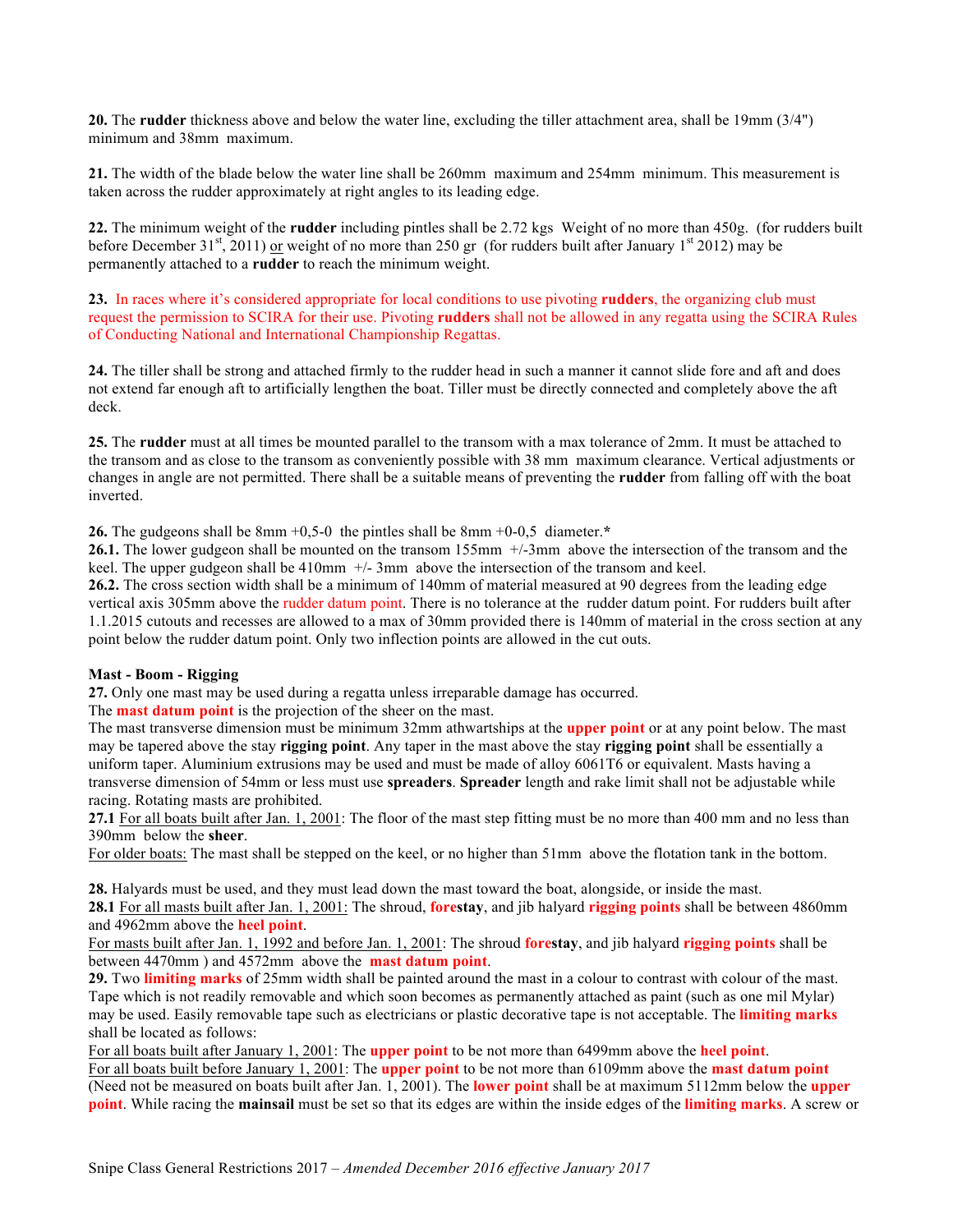other stopper shall be placed at the **upper point** to prevent the **mainsail** to be hoisted higher than allowed. Masts with halyard locks at the masthead shall not be required to have a stopper.

**30.** The **mast spar** must weight 9.1kg minimum and nothing may be added to the basic mast except necessary fittings or reinforcements. **Corrector weights** up to 100 g shall be added to reach the minimum in any point to comply with the CG requirements. The center of gravity height from the **mast datum point** shall be 2521mm in the conditions when weighed Reinforcements may be added to the **mast spars** as long as they comply with these rules.

**30.1** Effective January 1<sup>st</sup>, 2016, Measurement Certificates shall include a mast diagram showing the location and amount of the **corrector weights.**

**31.** All boats must have a **forestay** and two side **shrouds**. No **backstay** may be used. The **forestay** must be all metal 2.5mm minimum diameter, either wire or rod and must be fastened to a tang or other deck fitting. The length of the **forestay** shall be such that it does not allow the mast to touch the back of the partner when the mast is restrained only by the **forestay** with **shrouds** and the mast push/puller off. The length of **forestay** and **shrouds** must be incapable of being changed during a race. The forward hole of the jib fitting shall be 6mm diameter max and its center shall be placed between 279 to 311mm from the **hull datum point**, measured straight parallel to the base line, and no more than 45mm above the **sheerline**. The fitting shall be capable to be connected to the spring attachment assembly currently approved.

**31.1** Anchorages of **shrouds** may be under deck. **Shroud** anchorages or through-the-deck fairleads must be not more than 102mm inside the **sheerline** and between 1778mm and 1981mm aft of the stem.

**31.2** The butt of the mast shall be positively retained in the step by means of a collar, cable or other suitable means. A tight rig is considered a suitable mast retaining system.

Movement of the mast, fore and aft, or lateral, may be restrained by blocks at deck level. Fore and aft guys may be used, with the guys attached to the mast no higher then **the lower point**. Mast shall not be moved at step while racing with a tolerance of 2mm.

The butt of the mast shall be limited at step by one transverse pin. Any sliding adjustment system is allowed, providing that the slider position is fixed by a bolt and nut or a screw.

**31.3** The use of light elastic line (shock cord) not adjustable while racing to remove slack in the **forestay** and between the **shrouds** and the mast is permitted.

**31.4** All other rigging optional. **Running rigging** optional. So-called streamlined rigging not permitted.

**31.5** Boom Gooseneck: for booms built after January 1<sup>st</sup>, 2010 only. The gooseneck shall measure from the aft side of the mast to the connection with the boom, 42mm maximum. The gooseneck at the boom connection may be round or square but shall have a diameter of 13mm min if round or 13 x 13 mm max if squared. The boom shall have the hole of 13 x 13 mm.

**32.** The **boom** length shall be 2642mm maximum, measured from the aft side of the mast.

**33.** The maximum height of **boom**, including slot, shall be 102mm and minimum 89mm for a wood **boom**, 63mm for an aluminium **boom**. Minimum width 19mm for a plank **boom**, 22mm for an aluminium **boom**. Maximum width 76mm.

**34.** Aluminum **boom**s must be made of alloy 6063T6 or equivalent.

**35.** A **limiting mark** 25mm wide with the **outer point** distance located at 2559mm from the aft side of the mast will limit the length of **mainsail** foot. A screw or other stopper shall limit the **mainsail** foot so that the aftermost edge of the sail at the clew shall not be stretched beyond the **outer point**.

**36. Boom** shall be essentially straight with a max deflection of 10mm and shall not be tapered nor have lightening holes. The **boom** ends may be cut off with a maximum angle of 45º. The height of the **boom** at either end may be reduced for access to blocks or boltrope: the fore end of the boom slot may be reduced max 350mm from the front edge; the aft end of the boom slot may be reduced beginning from the aft side of the **limiting mark**.

Only one **boom** may be measured during a regatta unless irreparable damage has occurred.

### **Weight Limit**

**37.** The minimum weight, including mast, **boom**, rigging, mainsheet, one **whisker pole** or **whisker pole** launching system, daggerboard, rudder and tiller shall be 172.8 kgs The **bare hull** including flotation material, hull fittings without **corrector weights** shall weight 125.2kgs (276 lbs) minimum. In addition corrector **weights** up to 15 kg may be permanently added in any location, subject to the requirements for Moment of Inertia and where they may be seen and shall be attached with peened over bolts or glass cloth (See Supplement to Measurement Data Sheet for Moment of Inertia Test). Boats that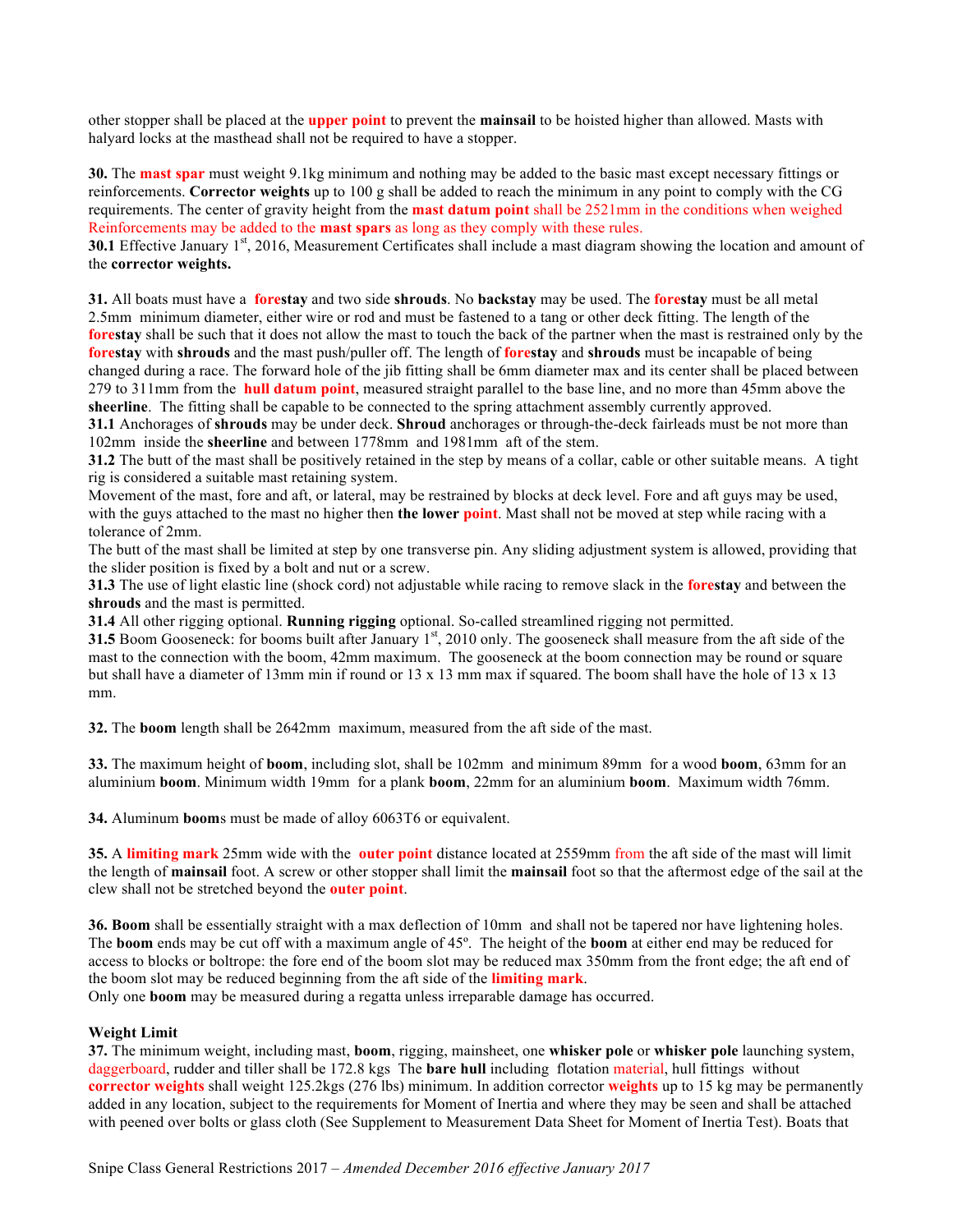do not meet the weight limit must have **corrector weights** permanently added before they can be given Measurement Certificate. Boats must be re-weighed at start of each season.

**38.** Effective January 1, 1996, measurement certificates shall include a hull diagram showing ballast weight and location and the Moment of Inertia value.

### **Sails**

**39.** Competitors may use the sail number of any hull which dues for the current year have been paid. If the sail number is different from the hull number, the competitor shall submit a request to the RC. If he owns more than one boat, he may use numbers corresponding to either boat In case of any duplicate, the RC will authorize the change on a first come first serve basis.

The national letters and sail numbers shall be located on the **mainsail** and shall comply with the RRS Appendix G except where otherwise prescribed in these class rules.

National letters and sail numbers shall be securely attached so that the characters in one side of the sail do not overlap with characters on the opposite side. The numbers and national designation letter shall be according to RRS 1.2.

Insignia: The Class insignia shall be located immediately above the top batten, and shall be an accurate reproduction of the official insignia, which may be obtained from the Executive Director.

Honour award chevron may be displayed immediately below the top batten. The insignia and chevrons shall be centred between the leech and luff.

Insignia denoting honour awards shall consist of a chevron as shown below, which may be used in six colours as designated. No sail will display more than one chevron, it being the one corresponding to the highest Championship won. Honours won and displayed on sails are awarded on a permanent basis, to the skipper, and not to the boat.

Gold – World Champion

Silver – European or Western Hemisphere & Orient Champion

Red – National Champion

Blue – Junior National Champion

Green – Winner of an Invitational or District Regatta in which boats from five or more fleets have participated.

Black – Fleet Champion

**40.** Materials: Any type of **woven** polyester fabric or polyester film/scrim three-ply **laminate** material may be used as long as it has a minimum weight of 111.4 grams per true square meter. Jibs manufactured after 1.1.2013 must use any allowed material of minimum 160gr/sqm. The weight of the material shall be indicated by the sailmaker by a stamp at the top of the sail. The use of jibs made of 160 gr/sqm shall be mandatory at national championship level, in all the regattas with a Deed of Gift published in the rulebook and in Regional Games. **Laminate** material approval is limited to commercially manufactured, readily available materials which are cost-competitive with woven materials and which have been specifically approved by the Rules Committee on a case-by-case basis. One transparent window of non-woven material may be used in each **sail**, if desired, with a maximum area of 1858 sq.cm. per window.

**41.** Construction: **Leeches** must be folded or capped with at least one additional layer of material of at least the same weight as the **body of the sail** or its equivalent. **Sails** may be seamed or glued.

**42.** No extra **battens** or other means of artificially stiffening the **leech** of either sail shall be used.

**43.** All sails shall be measured according to the measurements effective from January 1<sup>st</sup>, 2011. (See supplementary drawings). **Sails** manufactured before January 1<sup>st</sup> 2000 shall comply with the rules in force at the time of manufacturing. The dimensions as given are for maximum measurements. **Sails** over dimensions on any side are not allowable. A new **sail** must not be approved which, in the Measurer's opinion, will not be within the specified limits after "breaking in". **Sails** are subject to re-measurement and cancellation of approval at anytime. They must be measured at the start of each season and so marked.

All measurements shall be taken disregarding roaches, straight-line. See supplemental drawing on limiting sail dimensions. **Mainsail** shall be measured with **battens** in place.

Spinnakers are not permitted.

The Measurer shall mark the tack of each approved **sail** with the official SCIRA stamp, the date and his initials before it may be used in any race.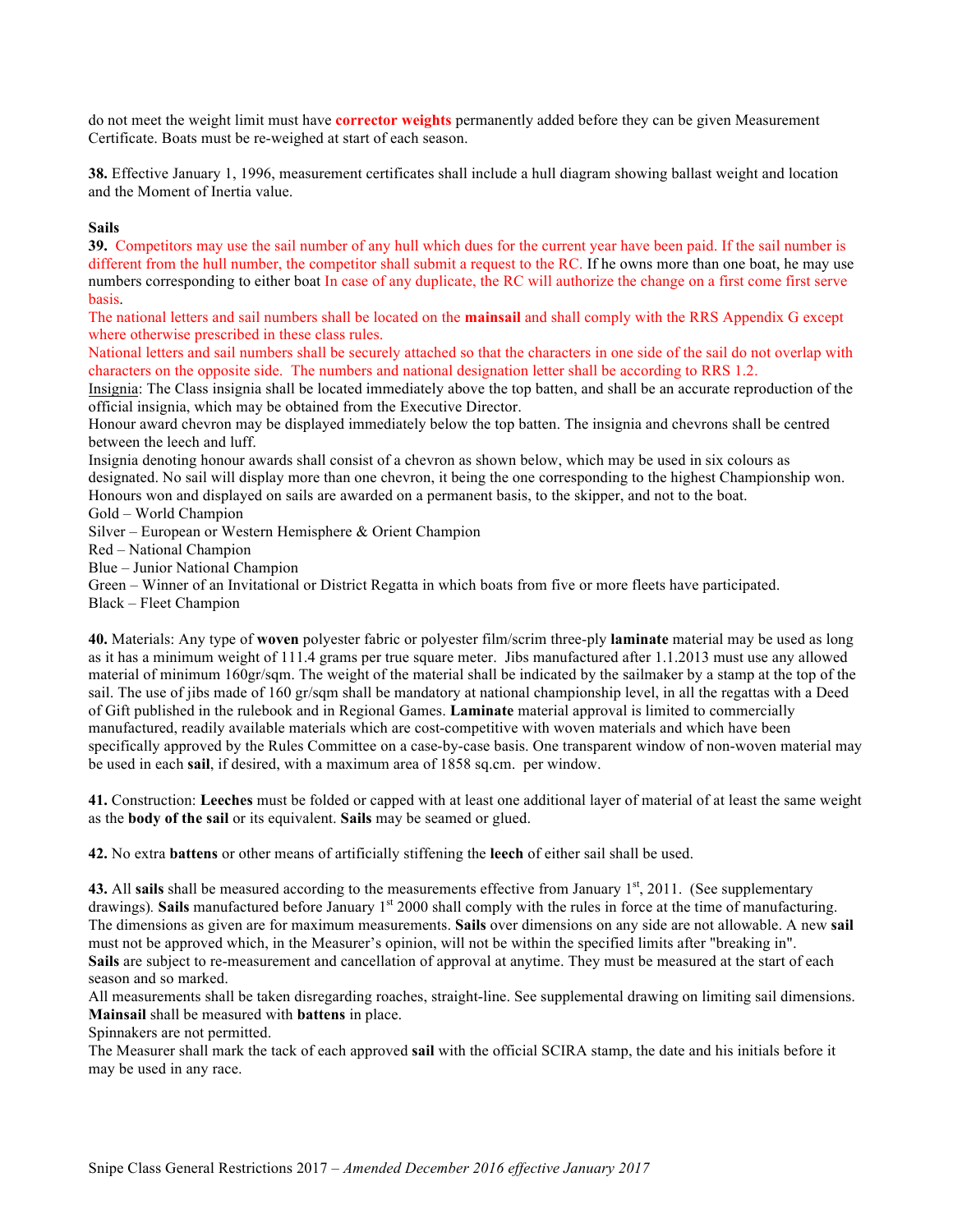**44.** Royalties: a SCIRA sail royalty label must be permanently attached on every **mainsail** and jib. No new **sail** can be accepted nor measured by a member for racing purposes without a label; it is not a Snipe sail unless the royalty label appears thereon. It is the obligation of the sailmaker to buy these labels from the SCIRA Office.

**45. Mainsail**: Mainsail **luff** and **foot** need not be measured. The limiting dimensions are checked on the mast and **boom** when the boat is racing. Loose-footed **mainsails** are prohibited.

To measure quarter girth and **batten** position proceed as follows: to determine the mid-point of the **leech** fold the **sail** until the **head point** coincides with the **clew point**. Remove any wrinkles in the leech and mark this point on the **leech** with pencil or permanent mark. Then refold the **sail** so that the **head point** and the **clew point** coincide with the midpoint. Remove any wrinkles in the **leech** and mark these two new points on the **leech**. Measure from each of these points to the nearest point on the **luff** including the boltrope. Use only enough tension on the sail to remove wrinkles.**\***

**46.** Bolt ropes may be cut back at the tack no more than 254mm. The boltrope on the **mainsail foot** and **luff** may be cut-out at tack only.

**47.** A grommet may be installed in the **mainsail** to permit tightening the **luff** while racing. A line may be rigged through this grommet in any manner desired in order to tighten the **luff**. The **halyard** may be adjusted while racing.

**48.** Maximum length of **mainsail battens**: (Pockets not over 38mm longer than batten)

Top batten 457mm Center batten 686mm Lower batten 610mm

**Batten** position is measured to the centre of the **batten pocket**.

**49.** The maximum dimension across the top of the **mainsail** shall be a maximum 185mm (measured perpendicular to the **luff**) including the boltrope. The top of the **mainsail** shall be perpendicular to the luff.

**50.**The **mainsail leech** between the headboard and the upper **batten** shall be straight or curved to inside like the other **leech** sections (between **battens** and lower **batten** to clew). No roach is allowed.

**51.** Jib. The use of jib hanks is optional. If used, there shall be a minimum of 5 and maximum 10 hanks, one at each end of the luff and the others evenly spaced between them. If sleeves are used a maximum of 254mm of the **forestay** may be covered. Jib may be sheeted inside or outside **shrouds**.

No **battens** whatsoever allowed in the jib.

All jibs must be capable of being attached without disconnecting the **forestay**. The jib must have a wire or a fiber line (excluding PBO and Carbon) fixed to the **luff** while racing. Single jib luff lines/halyard systems are not allowed. The jib **luff** wire must be attached to deck and it cannot be moved while racing. The **halyard** may be adjusted while racing. **51.1** No headboard or leech line permitted in the jib. Flutter patches on seams between sail panels are allowed within 200mm of the **leech**. The maximum number of additional cloth plies allowed is two. The patches must be of the same material as used in one of the adjacent panels of sailcloth joined at the seam. A single patch which is folded over once constitutes two layers. Folding a patch multiple times to create more than two additional overlapping layers is not permitted.

**51.2** The roach on **leech** and **foot** shall form a uniform curve between limiting points without any voids scallop or **hollows** in the uniform radius. The mid girth measured across the sail shall be 1025mm maximum.

**51.3** Head girth measurement: See supplemental drawing.

# **Approved Options Not Covered Elsewhere**

**52.** Self-bailing cockpit: no restriction on method of construction.

**52.1** Hiking straps: no restriction on number or location.

**52.2** Tiller extension: no restriction. The extension can be made of the combination of the following materials: wood, aluminium alloy, fiberglass, carbon fibre.

- **52.3** Boom vang: no restriction.
- **52.4** Cleats for jib sheets or mainsail sheets: no restriction on number, type or location.
- **52.5** Jib fairleads: no restriction on type and location.
- **52.6** Mainsheet bridle: any type or location permitted. May be adjusted while racing.
- **52.7** Mainsail clew outhaul: any type permitted. May be adjusted while racing.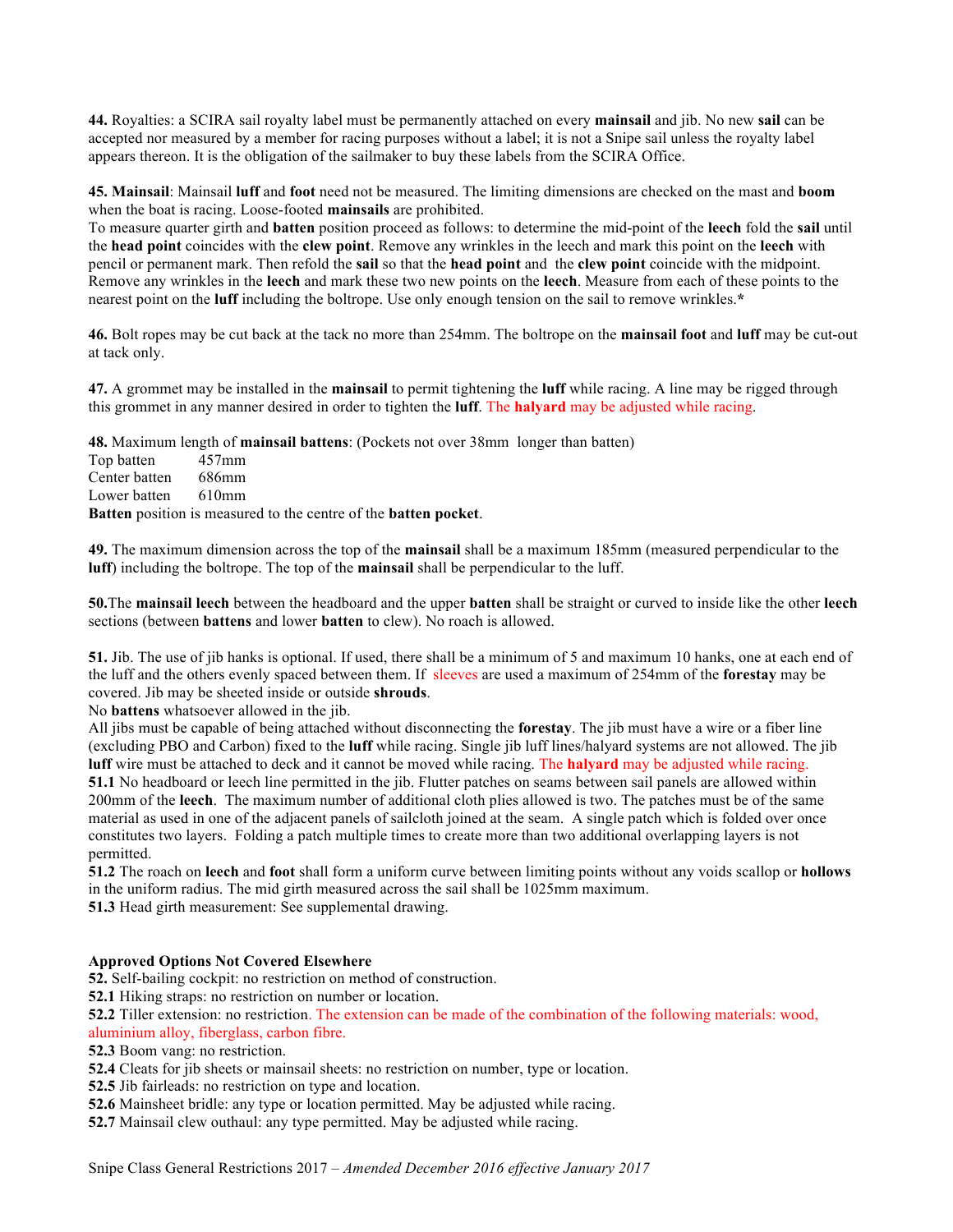**52.8** Sliding gooseneck: may be on track or in slot in mast. Must have some means to prevent downward movement beyond position giving maximum legal length of luff. The position of gooseneck may be changed while racing. **52.9** Reserve.

**52.10** All metric measurements are taken to the nearest millimetre. Questions must be resolved by using the customary system which is also shown, and which was used in designing the boat.

**52.11** The maximum overall length of the **whisker pole** is 2642mm (104") and it may not extend in front of the bow of the boat or aft of the **boom** when not deployed. Pole launcher and retractor system using shock cord are allowed. The mast fitting from which a retractable **whisker pole** is launched shall not project further than the forward face of the mast. **52.12** Carbon, aramid fibres or micro-grooved film shall not be used in **hull** construction or major equipment. Exotic materials may be used in running rigging fittings only if commercially manufactured and readily available on the open market at prices competitive with similar fittings and equipment of non-exotic material.

**52.13** Electronic devices that allow bearing and timer only are allowed.

#### **Miscellaneous**

**52.14** The boat shall be equipped with a personal floatation device for each member of the crew to the minimum standard ISO 12402-5 (Level 50 Newtons), or USCG Type III, or AUS PFD 1, or EN 393, unless an alternative standard is prescribed otherwise in the Notice of Race. Race committees may require wearing them when racing when they consider it necessary.

**52.15** Suitable paddle or oar must be carried.

**52.16** A single towline of 15 meters (49') minimum length, and 8mm minimum diameter must be carried. It is not allowed to store the towline in the watertight compartments. SCIRA makes no prescription on anchor but some local authorities may require it.

**52.18** Sliding seats, hiking boards, **trapeze** rigs and other artificial methods of supporting the skipper's or crew's weight to balance the boat are prohibited. This does not prevent the use of hiking straps or any kind of line or cord attached to the boat within 203 mm (8") of the top of the deck. It is permissible for the crew to hold on to the side stays.

#### *Sentences marked \* shall apply to boats, masts, booms and sails built after January 1, 2000.*

#### **Certified Builders**

A close relationship should exist between builders and sailors for such relationships are among the many strengths of the International Snipe Class. The intent of this **Builder Certification Rule** is to provide a workable structure for this relationship and to provide a measure of protection for both builders and sailors alike.

To be certified as a Class Builder by the Snipe Class International Racing Association (SCIRA), a builder must agree to and abide by the following requirements:

Certification by SCIRA will be required before hull numbers are sold to any new or established builders.

To renew the Certification, at least one boat of any ten manufactured or one boat per year, whichever is shorter shall be completely measured by an International Snipe Class measurer or an ISAF measurer.

An International Snipe Class Measurer, or the measurer's designee, shall measure all new boat molds of new builders and the first five (5) boats manufactured by new builders, at the builder's expense. There will be an International Snipe Class Measurers selected for Japan (1), for Europe (1), for South America (1), and for North America (1).

Any change made on the moulds of an established builder shall be communicated to the SCIRA office and the Chief Measurer

Every certified Class Builder shall select a Builder's Measurer, who shall be satisfactory to the builder's national Snipe Class Measurer.

The Builder's Measurer shall measure all the fittings, appendages, rig and spars of a new boat manufactured by the builder, to include weighing and the Moment of Inertia (MOI) test, at the purchasers expense. A Measurement Data Sheet (MDS) shall be completed in full by the Builder's Measurer for every new boat manufactured by the builder. The MDS shall then be mailed to the Executive Director of SCIRA and National Secretary, and a Measurement Certificate shall be given to the first purchaser. In the event that an MDS cannot be completed, for whatever reason, the MDS shall be mailed to the Executive Director of SCIRA will an explanation of the reasons why the MDS could not be completed. A copy of the MDS and the explanation shall also be mailed to the builder's national International Snipe Class Measurer. The purchaser shall only be charged a prorated measurement fee corresponding to the percentage of the MDS that was completed.

Every certified Class Builder shall correct manufacturing defects in the boats the builder manufactured, whenever they are found.